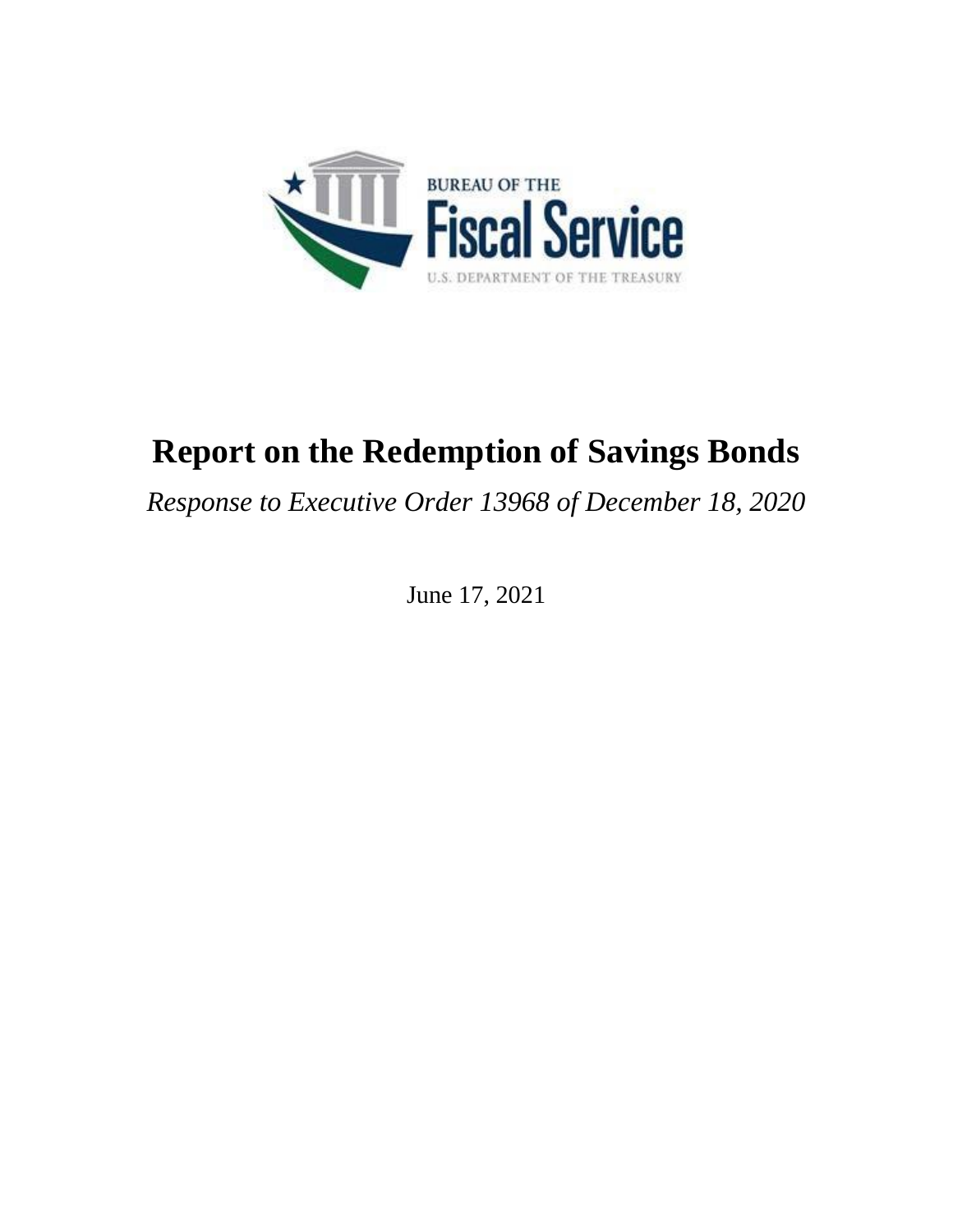

# **Table of Contents**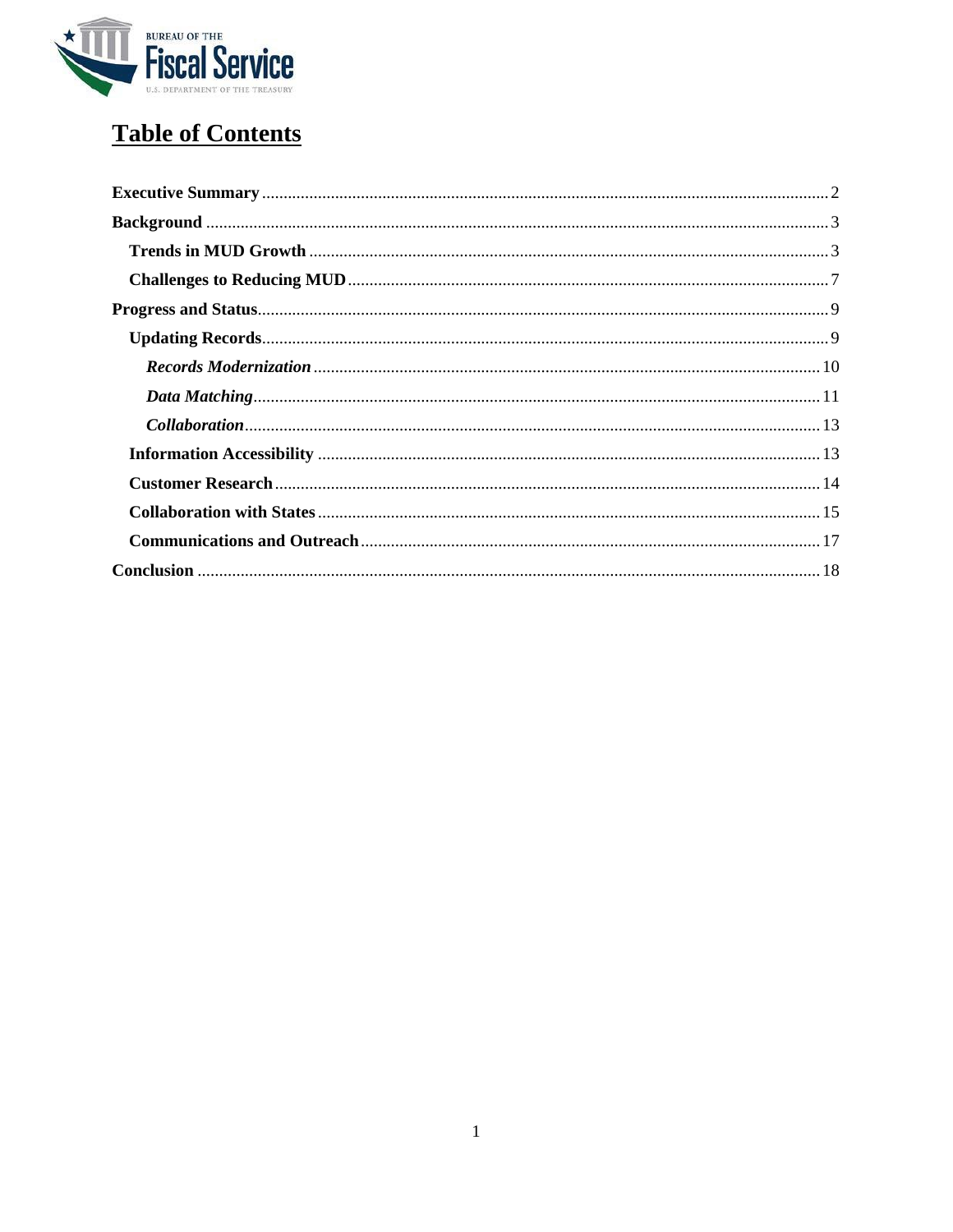

# <span id="page-2-0"></span>**Executive Summary**

The Department of the Treasury (Treasury) began issuing U.S. Savings Bonds in 1935 to provide the public with simple, accessible Treasury securities to build savings and financial confidence. Within Treasury, the Bureau of the Fiscal Service (Fiscal Service) is responsible for administering public debt, including the issuance and redemption of savings bonds, which are considered a contract between the U.S. government and the bond owner. Since 1935, Treasury has issued more than 6.8 billion paper savings bonds valued at more than \$731 billion. Only one percent of all matured savings bonds have not been redeemed.

A bond that has matured but has not been redeemed is referred to as matured, unredeemed debt (MUD). MUD is as an outstanding obligation owed by the government to the owner of the bond. The dollar value of MUD is large and continues to increase due to a number of factors, including a challenging redemption process for paper bonds. Additionally, large volumes of bonds were issued during periods when interest rates were high; as those bonds reach maturity, the amount of MUD spikes.

Treasury's efforts to increase the redemption of MUD are complicated by, among other issues, the age and quality of MUD records, a paper-based redemption process, and bond owner reluctance. Treasury has been working for more than a decade to implement new techniques and technologies to reduce the amount of MUD and ensure that the public is able to access and redeem their matured bonds.

Executive [Order 13968,](https://www.federalregister.gov/documents/2020/12/23/2020-28606/promoting-redemption-of-savings-bonds) "Promoting Redemption of Savings Bonds" (Executive Order), issued December 18, 2020, directed Treasury to continue building on existing efforts to digitize records and make information accessible that will allow the public to determine whether they are MUD owners, to conduct research to identify why savings bonds go unredeemed, and to engage with states and state associations on promoting the redemption of matured bonds. It also states: "Within 6 months of the date of this order, the Secretary of the Treasury shall publish a report on actions and initiatives undertaken by the Department to implement this order."

In accordance with the Executive Order, this report describes the status of Treasury's efforts to promote the redemption of savings bonds through:

- Updated records,
- Information accessibility,
- Customer research, and
- Collaboration with states.

In addition to providing the status of Treasury's efforts to implement the Executive Order, this report discusses the history and attendant challenges of increasing MUD redemption and describes recent and ongoing efforts to increase redemption through data analysis and broadened communication and outreach.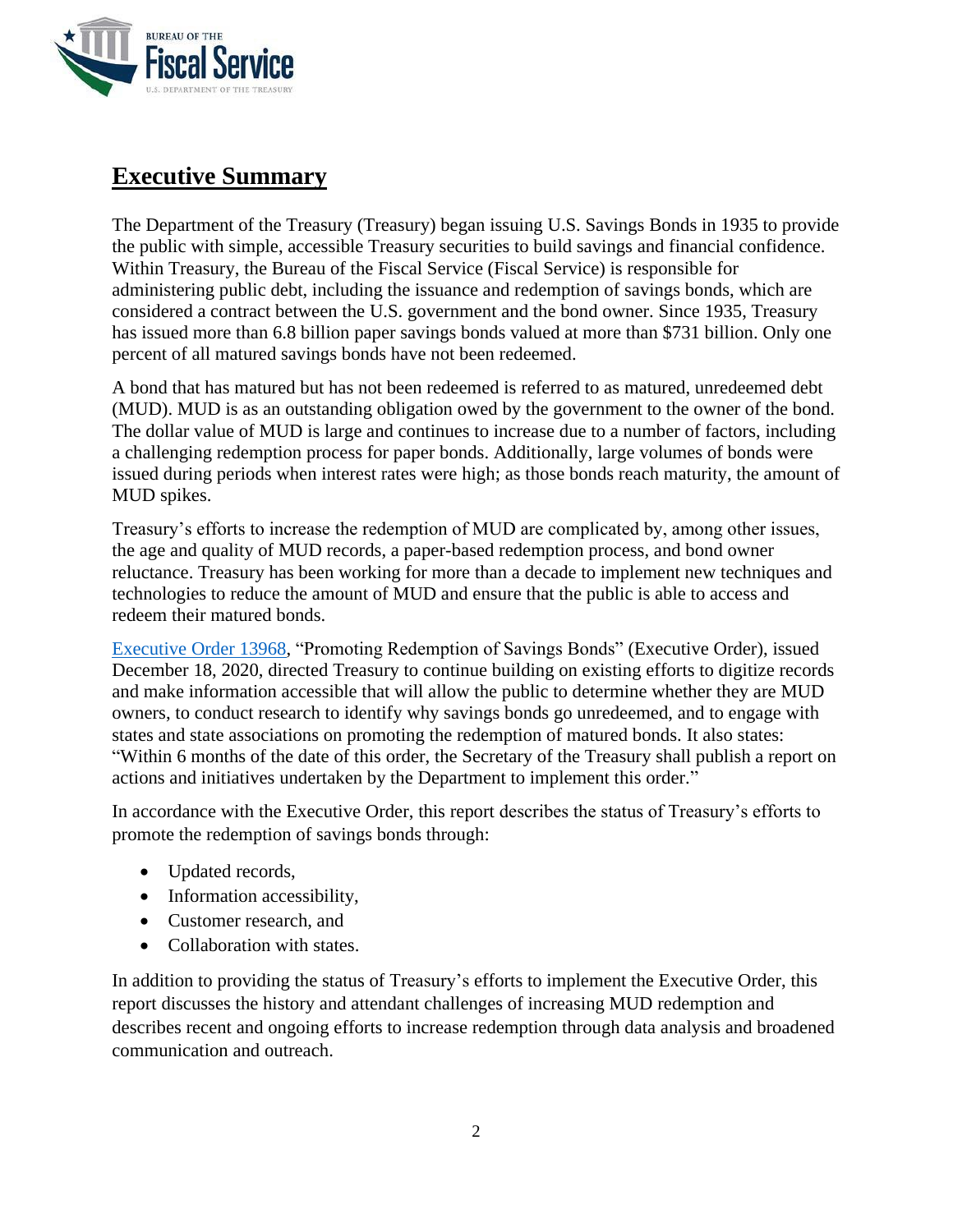

# <span id="page-3-0"></span>**Background**

Savings bonds provide the public with an easy and effective way to save that guarantees a reasonable return with no financial risk. In addition to purchasing bonds as a means to increase their savings, people have bought savings bonds out of a sense of patriotism, to support a war effort, or out of a desire to provide an inheritance to their loved ones. Treasury's issuance of a savings bond is considered a contract between the U.S. government and the bond owner.

For many years, savings bonds were issued on paper. Paper savings bonds stop earning interest at final maturity, and they never expire. There is no deadline for owners to redeem savings bonds and some bond owners choose to hold on to their matured bonds without redeeming them. As a result, matured bonds remain as outstanding obligations until the rightful owners or their heirs decide to redeem them.

In contrast, modern, electronic savings bonds are redeemed automatically upon maturity. Treasury began issuing electronic savings bonds in 2002 and eliminated the issuance of most paper savings bonds in 2014.

# <span id="page-3-1"></span>**Trends in MUD Growth**

As of April 30, 2021, approximately 80 million savings bonds, totaling \$29 billion, have matured but have not been redeemed. Since 1935, 99 percent of all savings bonds issued have been redeemed, and only approximately one percent of paper savings bonds have become MUD. The amount of MUD grows monthly as additional bonds mature but are not redeemed.

The following chart represents all paper savings bonds issued since 1935. Of these 6.86 billion issued paper savings bonds, 6.49 billion have been redeemed; 286.6 million savings bonds have not yet matured and remain outstanding; and 79.5 million savings bonds have matured but have not yet been redeemed.



As shown below, a surge in the issuance of savings bonds occurred when interest rates and inflation were relatively high during the mid-1980s. The surge continued through the early 1990s. Many of these bonds have recently matured but have not been redeemed, increasing the amount of MUD.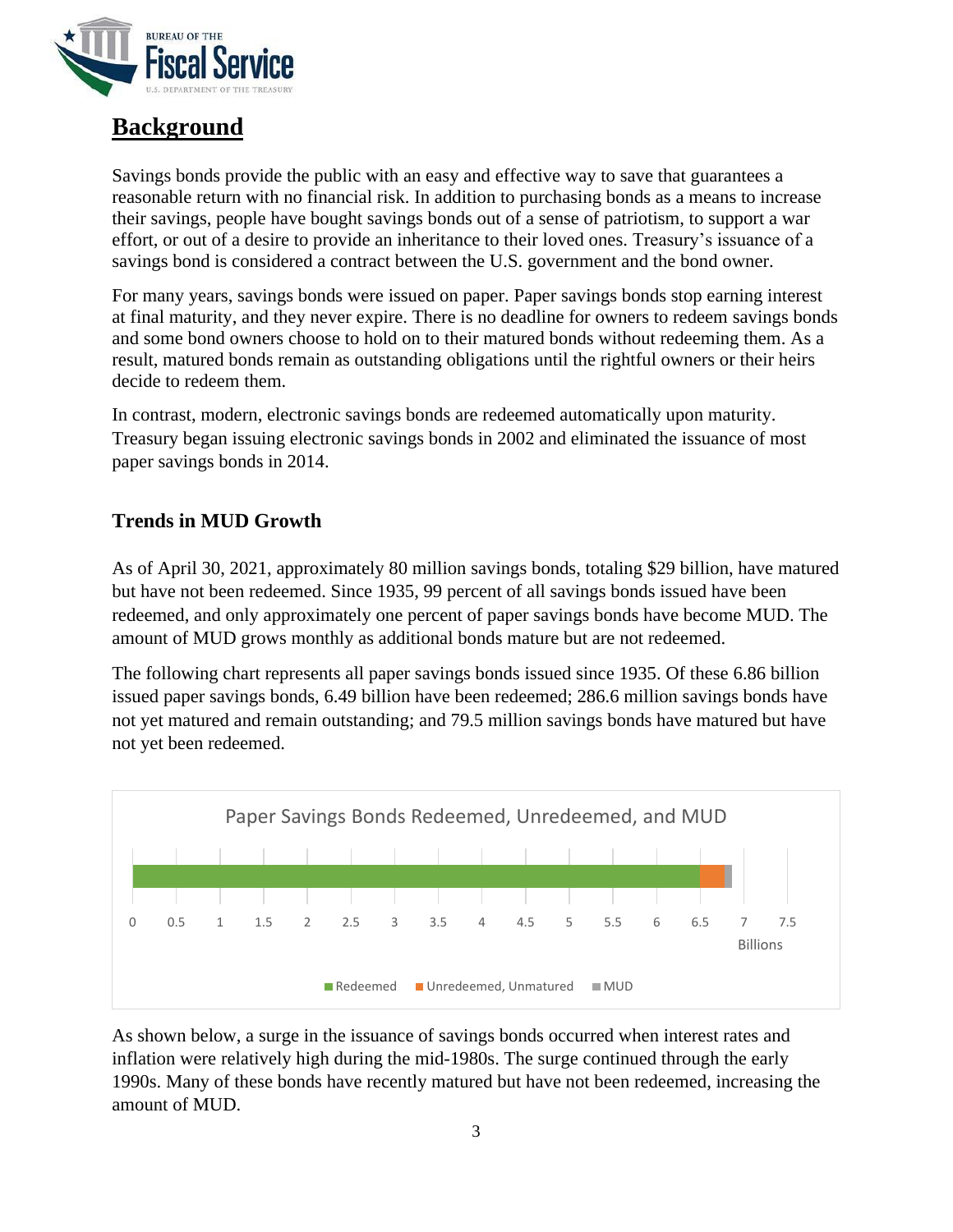



The large volume of bonds issued in the 1980s (shown above) were issued when interest rates were six percent or higher. The below chart shows the interest rates from 1980 and 2001. The current rate for bonds issued from May 2021 through October 2021 is 0.10%, but if the bond is held for 20 years, a one-time adjustment will be made so that the bond will be worth twice its purchase amount.

| <b>Series EE Savings Bond Issue Date</b> | <b>Rate of Return</b>                   |
|------------------------------------------|-----------------------------------------|
| 1-Nov-99                                 | 4.35%                                   |
| 1-May-99                                 | 3.91%                                   |
| 1-Nov-98                                 | 4.01%                                   |
| 1-May-98                                 | 4.47%                                   |
| $1-Nov-97$                               | 4.53%                                   |
| 1-May-97                                 | 4.63%                                   |
| 1-Nov-96                                 | 4.56%                                   |
| 1-May-96                                 | 4.36%                                   |
| $1-Nov-95$                               | 4.75%                                   |
| 1-May-95                                 | 5.25%                                   |
| <b>March 1993 – April 1995</b>           | 4% per year, compounded semiannually    |
| November 1986 - February 1993            | 6% per year, compounded semiannually    |
| November 1982 – October 1986             | 7.5% per year, compounded semian mually |
| <b>May 1981 – October 1982</b>           | 9% per year, compounded semiannually    |
| <b>November 1980 – April 1981</b>        | 8% per year, compounded semiannually    |
| <b>January 1980 – October 1980</b>       | 7% per year, compounded semiannually    |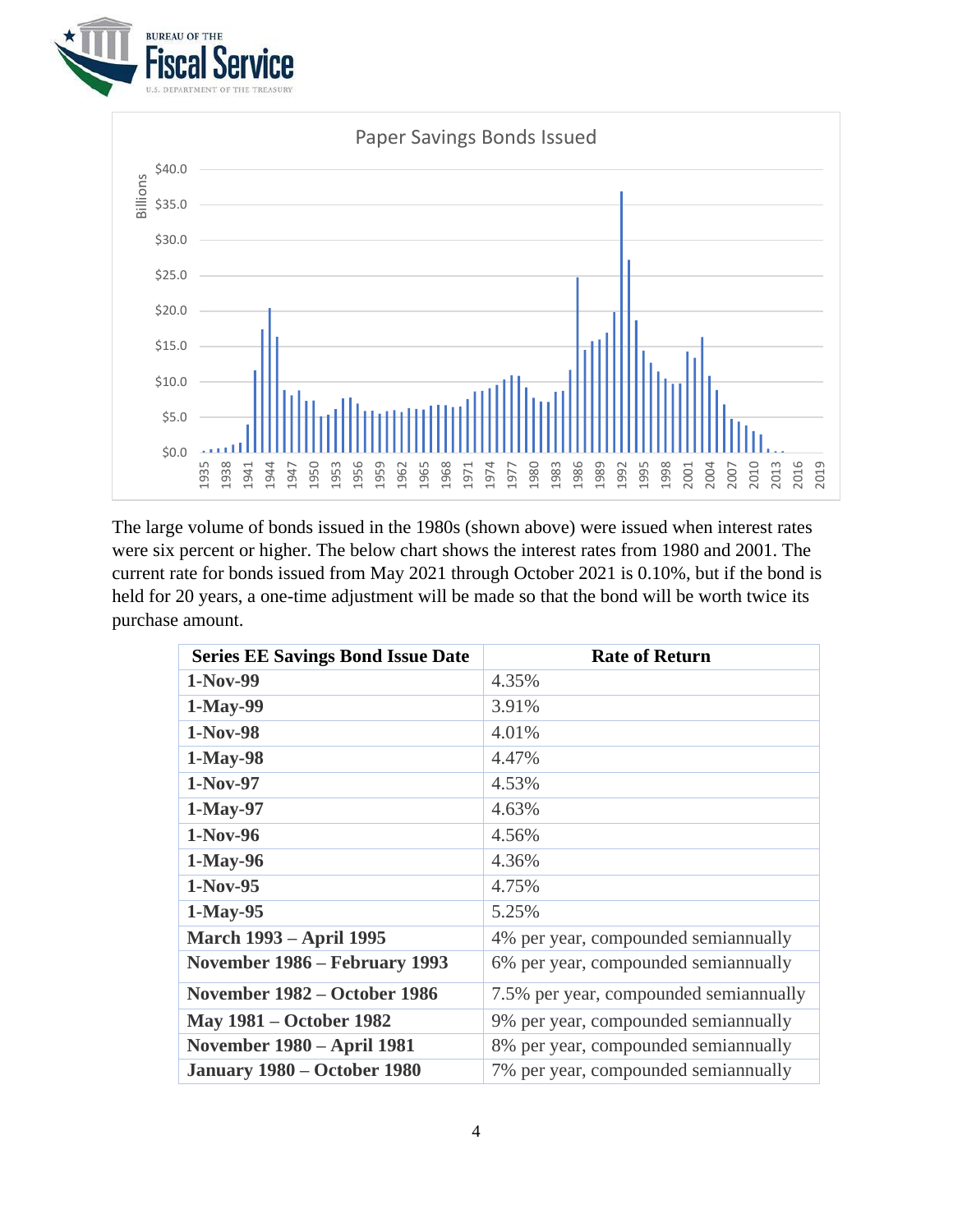

MUD has continued to grow rapidly in recent years as the surge of bonds issued in the 1980s have matured; between 2018 to 2020, MUD increased by approximately \$3 billion. The next two charts show the outstanding amount of bonds by the year they reach maturity and the amount of MUD by the year the bond was issued. In the first chart, "par" represents the principal amount of the bond, excluding accrued interest.



As shown in the following chart, the largest amount of current MUD comes from the most recently matured bonds, which were Series EE bonds issued beginning in the mid-1980s when interest rates were six percent or higher:

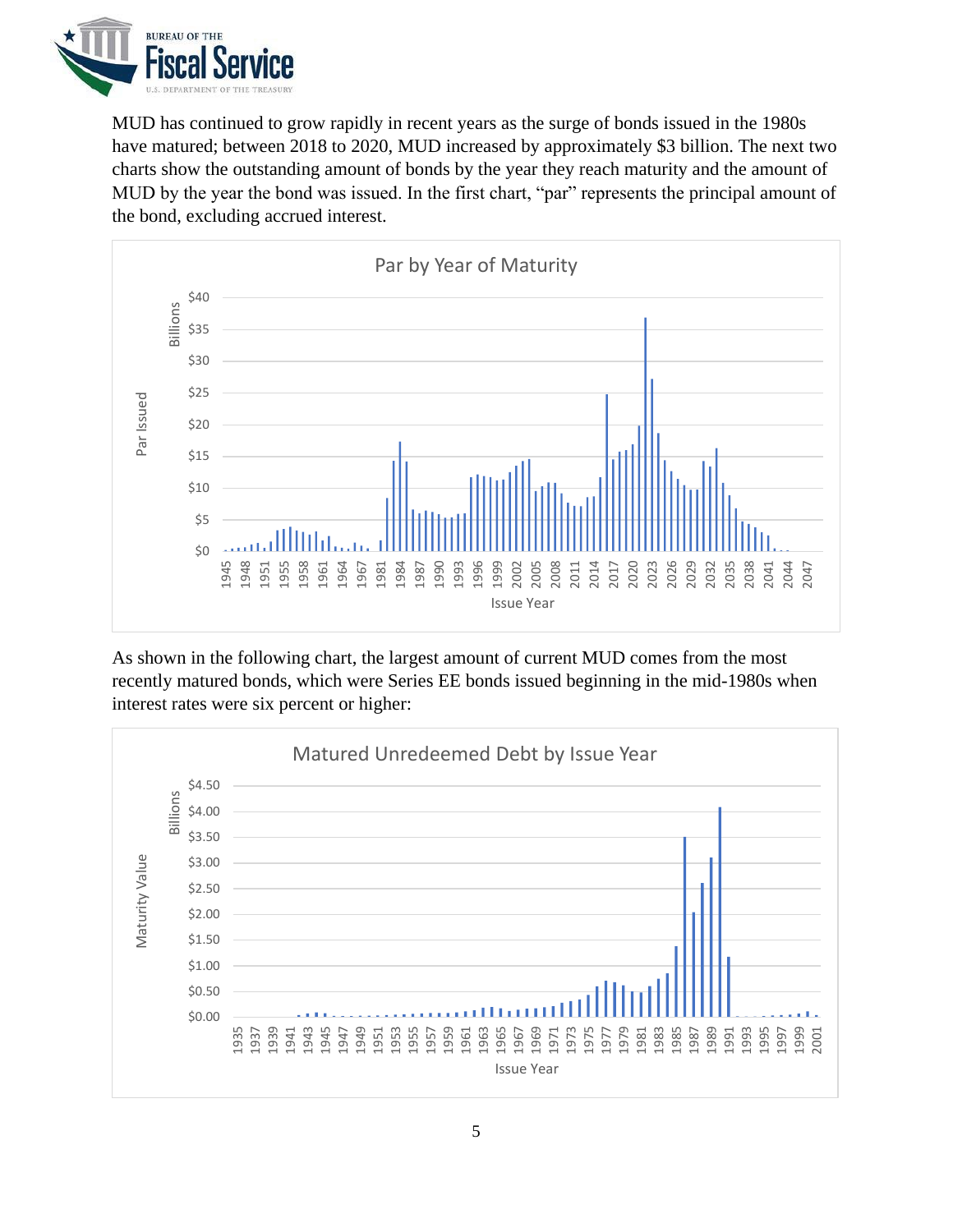

The majority of savings bonds are redeemed before or at maturity. A bond becomes less likely to be redeemed as time passes after maturity, and bonds matured 15 years or more make up less than 2% of all redemptions.

| Life Cycle of a Typical U.S. Savings Bond (30-Year Term) |          |                          |  |
|----------------------------------------------------------|----------|--------------------------|--|
| <b>Age Group</b>                                         | Redeemed | Remaining<br>Outstanding |  |
| Active (i.e., still earning interest)                    | 79.52%   | 20.48%                   |  |
| Matured 4 Years or Less                                  | 12.78%   | 7.70%                    |  |
| Matured 5 to 9 Years                                     | 2.87%    | 4.83%                    |  |
| Matured 10 to 14 Years                                   | 1.49%    | 3.34%                    |  |
| Matured 15 to 19 Years                                   | 0.75%    | 2.59%                    |  |
| Matured 20 Years or More                                 | 0.96%    | 1.63%                    |  |

MUD growth is expected to slow over time because interest rates have decreased and bonds issued more recently are primarily electronic bonds that redeem automatically upon maturity.



MUD bonds represent about \$29 billion out of \$28 trillion in public debt. Assuming that current redemption rates remain unchanged, Treasury forecasts that:

- The MUD balance will continue to grow, reaching a high in 2023 at almost \$39 billion.
- The balance will fluctuate between \$30 billion and \$36 billion from 2023 to 2033.
- MUD will decrease starting in 2034 because some older bonds will continue to be redeemed and less new MUD will be added to the total as a result of the decreased issuance of paper savings bonds beginning in 2003.
- By 2069, the outstanding MUD balance is expected to be less than \$16 billion and will consist primarily of bonds matured 20 years or more.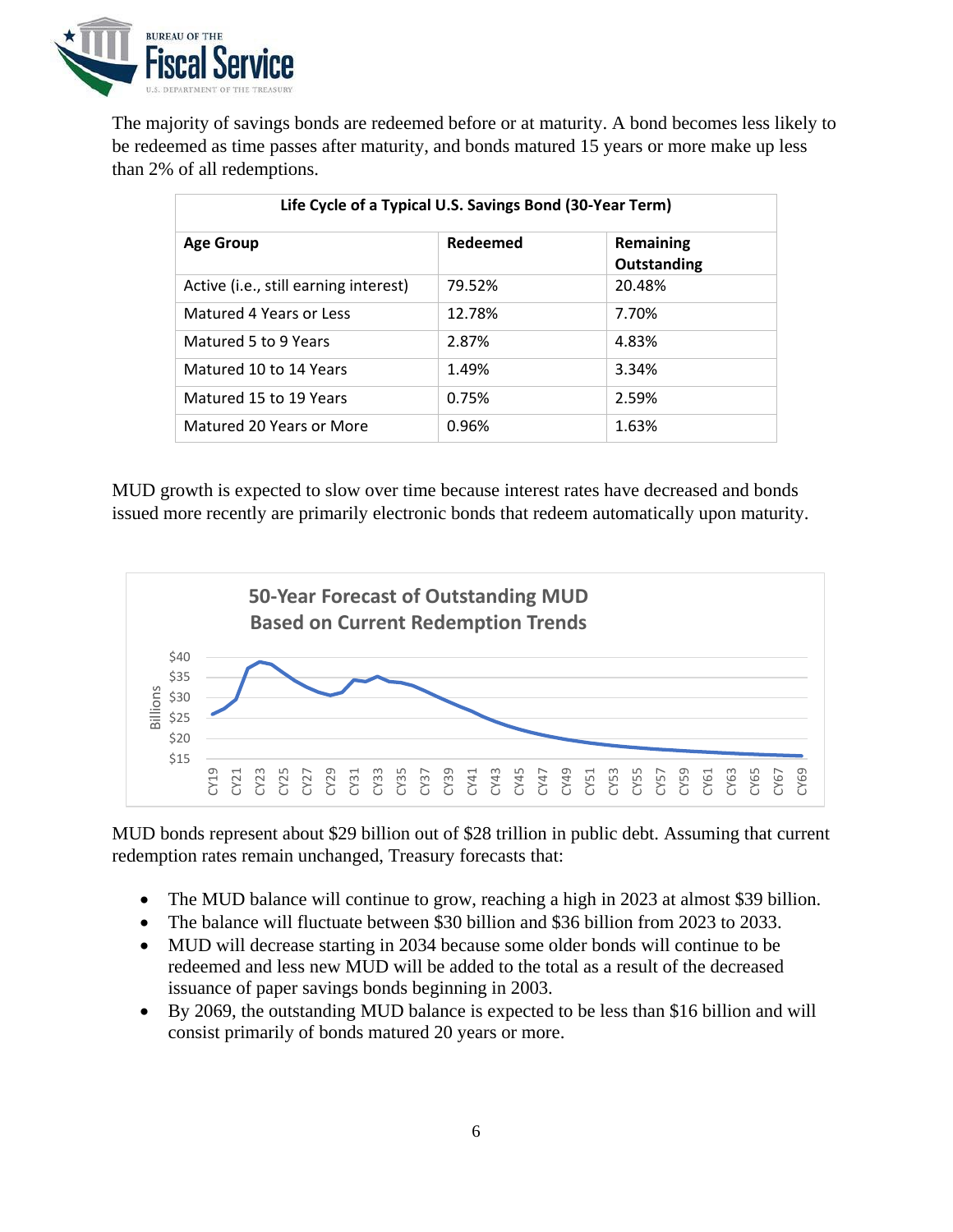

## <span id="page-7-0"></span>**Challenges to Reducing MUD**

Treasury's efforts to increase the redemption of savings bonds are complicated by several factors, including the age and quality of existing records, a complex and manually intensive bond redemption process, and bond owners that either cannot be identified or do not want to redeem their bonds.

Historically, to promote MUD redemption, Treasury staff reviewed old, poor-quality records, identified the bond owner, and contacted that individual. Treasury would then notify the bond owner that they owned a matured unredeemed bond and inform them of the process for redeeming the bond. If the individual had lost the bond, Treasury would provide claims forms so that the owner could provide the necessary information to redeem the lost bond.

Treasury engaged in short-term efforts to target high-dollar or high-volume MUD. Staff created lists of the bonds with high face value amounts or lists of bondholders with multiple unredeemed bonds to reduce the amount of MUD. These efforts yielded few redemptions. In 2004, Treasury contacted 26,000 MUD owners to advise them that their bonds had stopped earning interest and to encourage them to redeem the bonds. In doing so, Treasury found that:

- 70 percent of owners possessed the bonds but chose not to redeem them despite knowing that the bonds no longer accrued interest.
- 20 percent of owners possessed the bonds but were unaware that the bonds had stopped earning interest.
- 10 percent of owners did not know they owned bonds or did not know the bonds' location, and indicated they would probably file a claim for lost bonds so Treasury could make a payment.

Because 70 percent of the bondholders contacted knew they owned matured bonds, Treasury deprioritized the MUD outreach efforts at the time.

Further complicating Treasury's outreach efforts—both historically and currently—are the quality and comprehensiveness of the records. Savings bond records are housed on dated microfilm that is poor in quality. Because different inscription styles and fonts were used at issuance, it is difficult to interpret data points on the bonds in an automated fashion. Additionally, because Social Security Numbers (SSNs) were not required for bonds purchased before 1974 and savings bond systems for those bonds did not record the registration, address, or other owner information, the oldest bonds lack easily identifiable information. These bonds make up 11.9 percent of all MUD bonds, and 4.5 percent of total MUD value.

Treasury frequently faces additional complications when attempting to locate a bond owner and encourage MUD redemption, including:

- Complex registrations such as trusts, corporations, and estates,
- Deceased bond owners especially without a beneficiary listed,
- Locating heirs due to name changes, moving, or divorce,
- Bonds purchased as gifts the recipient may not be aware a bond exists, and
- Incomplete addresses older bonds may only have a city and state listed.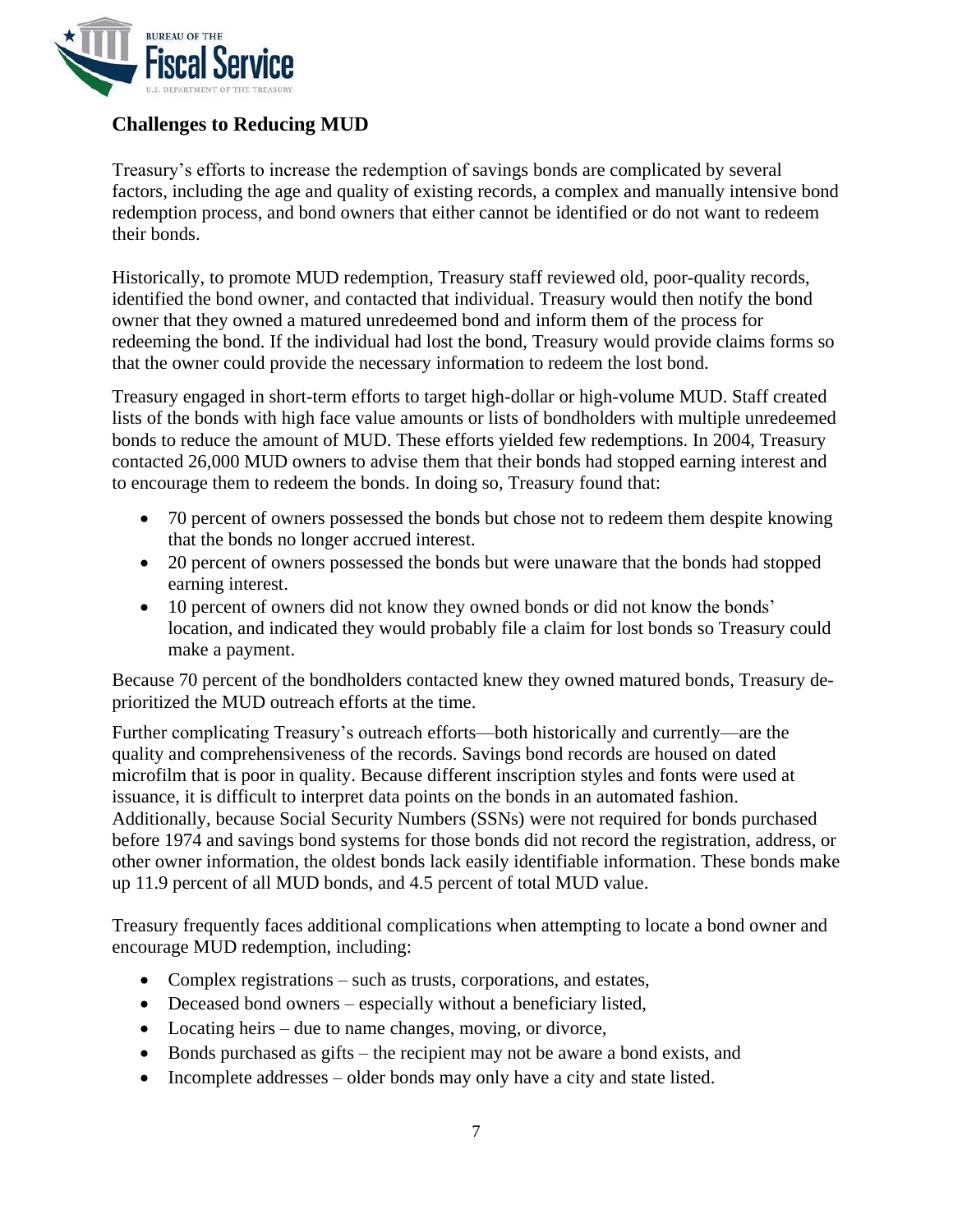

Currently, there are approximately eight million unique taxpayer identification numbers (TINs) that are associated with at least one matured, unredeemed bond. As noted above, even if bond owners are located, they may be hesitant to redeem a bond because of various negative repercussions. During outreach efforts, Treasury has heard anecdotal reasons for hesitation, including:

- Redeeming the bond may have undesirable tax implications.
- If the bond owner owes a debt to the government, proceeds from the bond could be intercepted by the Treasury Offset Program (TOP) to satisfy the debt.
- The bond owner may not want the burden of contending with an estate to redeem bonds, especially if the bonds are small in value.

Finally, some bond owners are deterred by the lengthy process required for redeeming paper bonds. While 94 percent of bonds are redeemed in person at financial institutions, bond owners that choose to or are required to redeem their bonds by mail must obtain specific forms that must be downloaded or mailed to the bond owner. Once completed and certified, the bond owner must mail the forms, evidence (if necessary), and the bonds, then await payment. Processing times can vary depending on the complexity of the case and on the volume of work in progress as the time, which can delay payment. Often, bond owners do not send all the proper forms, signatures, or evidence the first time, which necessitates additional correspondence. This process can take several months before the bond owner receives payment, and if the bond is lost, stolen, or destroyed, the process to redeem a bond is further complicated.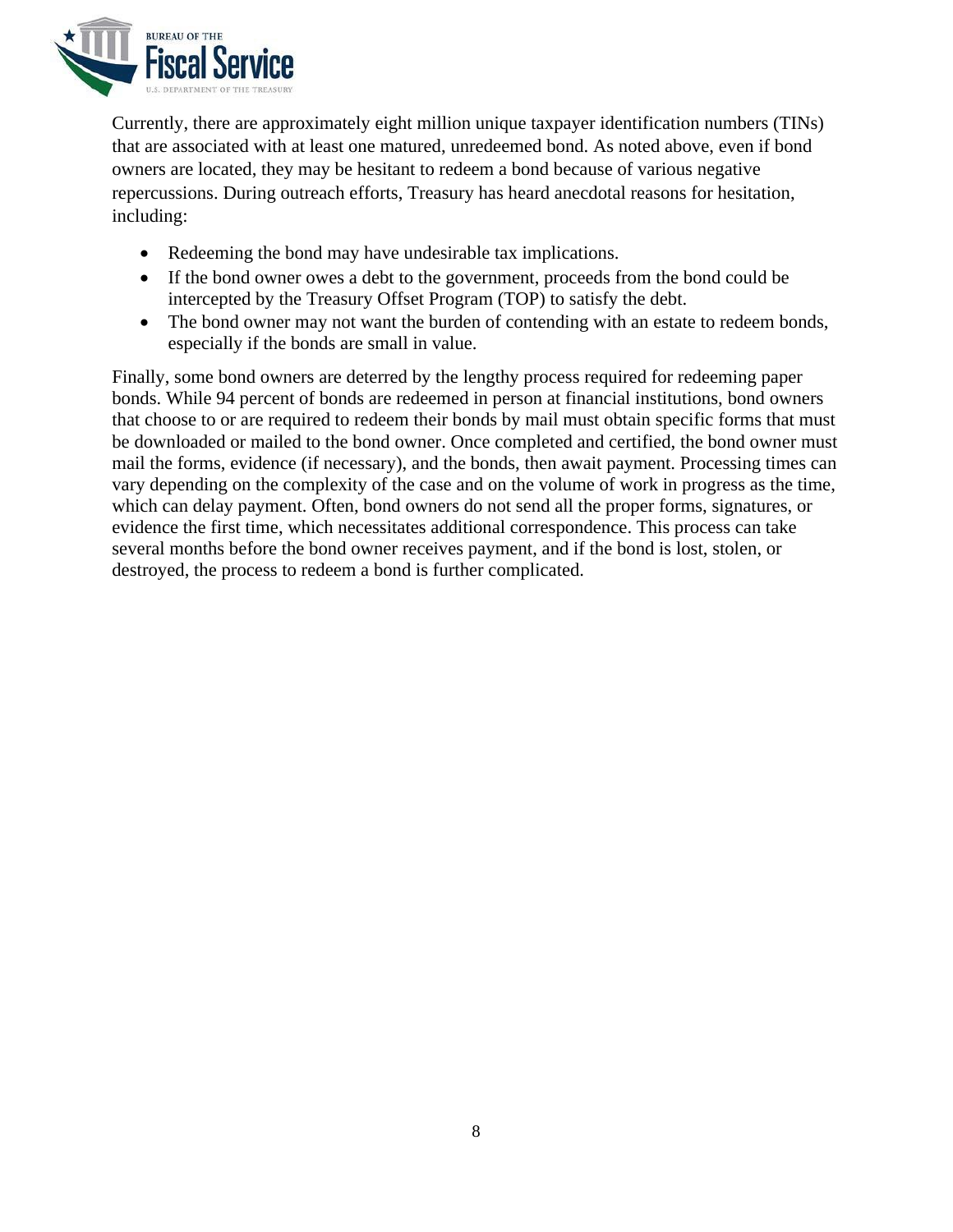

# <span id="page-9-0"></span>**Progress and Status**

Treasury has been working to reduce MUD over the past two decades. In 2002, Treasury implemented TreasuryDirect, which is a system that allows individuals to buy and redeem securities directly in paperless electronic form, modernizes how savings bonds are issued, and improves the customer experience.

Between 2013 and 2015, Treasury modernized its records media by scanning the microfilm bonds issued from 1957–1993. The images were not indexed and digitized at the time due to technology limitations. This allowed Treasury to access records on electronic "ribbons" of images instead of the physical microfilm and eliminated the need for the microfilm library and readers. More recently, in 2019, Treasury re-launched the Treasury Hunt website to help individuals search for matured bonds or interest payments and improve the accessibility of information about savings bonds. Since its implementation, Treasury Hunt has provided the public with convenient access to their own information and increased the redemption of bonds.

In the fiscal year 2020 and 2021 appropriations legislation, Congress appropriated Treasury a total of \$50 million to digitize and distribute its MUD records. This funding, in conjunction with the Executive Order, has allowed Treasury to build on its earlier efforts to digitize its records using new technology, to make our records more accessible, and to develop and implement new strategies to reduce MUD. Treasury is updating its records to make them more accessible by electronically capturing microfilm images of older matured bonds and making that data searchable.

In addition to digitization, Treasury is:

- Conducting market research to better understand who owns matured, unredeemed bonds and what would motivate them to redeem their bonds,
- Working with states, state associations, and other groups to raise awareness of and otherwise promote the redemption of matured, unredeemed bonds, and
- Coordinating with federal and private-sector partners to pursue additional opportunities to reduce MUD.

## <span id="page-9-1"></span>**Updating Records**

Treasury has worked to improve and update its records through a combination of technology modernization and data matching. Specifically, it has:

- Completed a pilot to evaluate private sector capabilities for digitizing bond records,
- Conducted data matching efforts to identify and locate bond owners, and
- Collaborated across the federal government to identify opportunities and best practices for federal records digitization.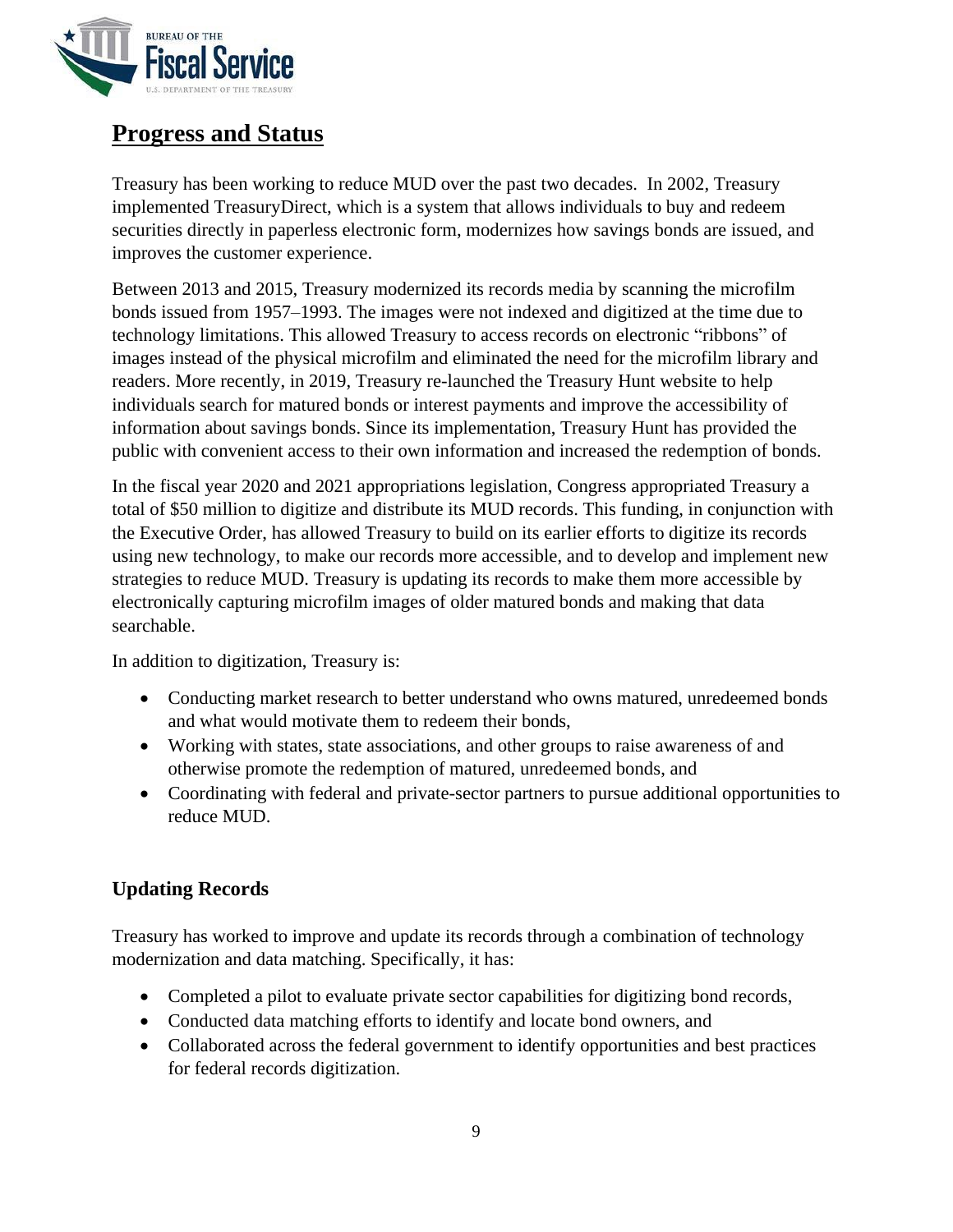

#### <span id="page-10-0"></span>*Records Modernization*

In 2020, Treasury established a Records Modernization Initiative to evaluate the feasibility and cost effectiveness of working with vendors to digitize its records. Through this pilot, Treasury set out to:

- Confirm the quality and condition of its undigitized records,
- Understand the challenges involved in digitizing its records,
- Determine whether the digitization could be done effectively, and
- Validate its cost and time estimates for completing the work.

Before beginning the pilot, Treasury solicited input from industry and Treasury's technical experts to develop standards regarding digitization accuracy levels that would allow Treasury to locate bond owners at a reasonable cost. To test the vendors' ability to digitize its records, Treasury provided pilot participants with a representative sample of actual microfilm reels to digitize and index, and evaluated the accuracy of the digitized samples. The pilot, which was completed on December 9, 2020, found that none of the pilot vendors were able to meet Treasury's standards for digitization quality at the expected cost.

Treasury held follow-up discussions with vendors to understand the results of the pilot. From these discussions, Treasury learned that the quality and condition of the records presented a significant challenge. The redacted images below illustrate how the records vary in presentation and readability:



|                                                                  |                                                                                                                                                                                                                                       |                                                   |                                                | <b>TAXABLE</b>                                                                                                                                                                                               |                                          |
|------------------------------------------------------------------|---------------------------------------------------------------------------------------------------------------------------------------------------------------------------------------------------------------------------------------|---------------------------------------------------|------------------------------------------------|--------------------------------------------------------------------------------------------------------------------------------------------------------------------------------------------------------------|------------------------------------------|
| ORIGINAL<br>REGISTRATION<br>STUB:                                | UNITED STATES SAVINGS BOND<br>THE BURG CURRENT MODIAL AND THOUGHT BUT AND USING A WAT<br>AND KNOCKE OF THE EMISS AND THE ETHIC PARTY<br>periment bettern at the time of third accountable of the<br>SEVERAL DATIN, ITANY, AS ANCHORE, | <b>ISSUE DAYS</b><br>allocking into towar Mar and | <b>EGISTRATION</b><br>STUB                     | <b>UNITED STATES SAVINGS BOND</b><br>HE ROOT STATISTIC HEREAS HAS CHE THE VEEK CHARD. WITH<br>THE RANT AND ADDRESS OF THE CAUSE AND THE WALL DATE<br>SERVICE THERMAN AT THE THIR USE THIRD ANTICRITICALLY BY | ISSUE DATE:<br>workly in him kies) has a |
| <b>BUSINE COMPTER MOVED ET LES</b><br>29 DEFINITI DA VI ATHOLICI |                                                                                                                                                                                                                                       | 1989                                              | <b>SEPT FEW TERCHENSIS</b><br><b>MORTLANDS</b> | RESIDENCE                                                                                                                                                                                                    | 12<br>1992                               |
| PECIFICATION AND THE TITLE.                                      | Now the chest is con-                                                                                                                                                                                                                 |                                                   | South County Letter Little High-               |                                                                                                                                                                                                              |                                          |
| <b>Hawkird S.M. Highland</b>                                     |                                                                                                                                                                                                                                       | SPACER HATHTS                                     | SWANNER WAS ARRESTED                           | <b>AUGUSTA</b><br>GA 30906                                                                                                                                                                                   |                                          |
| arts control from about                                          | GROVES, TX 77619                                                                                                                                                                                                                      |                                                   | NAV COVER BUILDING                             |                                                                                                                                                                                                              | $^{46}_{04}$<br>FEB 1993                 |
|                                                                  |                                                                                                                                                                                                                                       | interstate Barry<br>of Texas, N.A.                |                                                | P <sub>00</sub>                                                                                                                                                                                              |                                          |
|                                                                  |                                                                                                                                                                                                                                       | L390428433EE                                      |                                                |                                                                                                                                                                                                              | C381904210EE                             |
| LLOJL                                                            | 0390428433P<br>1 000009000703                                                                                                                                                                                                         |                                                   |                                                | 1 000009000704<br>10381904210*                                                                                                                                                                               |                                          |
|                                                                  |                                                                                                                                                                                                                                       |                                                   |                                                |                                                                                                                                                                                                              |                                          |
|                                                                  |                                                                                                                                                                                                                                       |                                                   |                                                |                                                                                                                                                                                                              |                                          |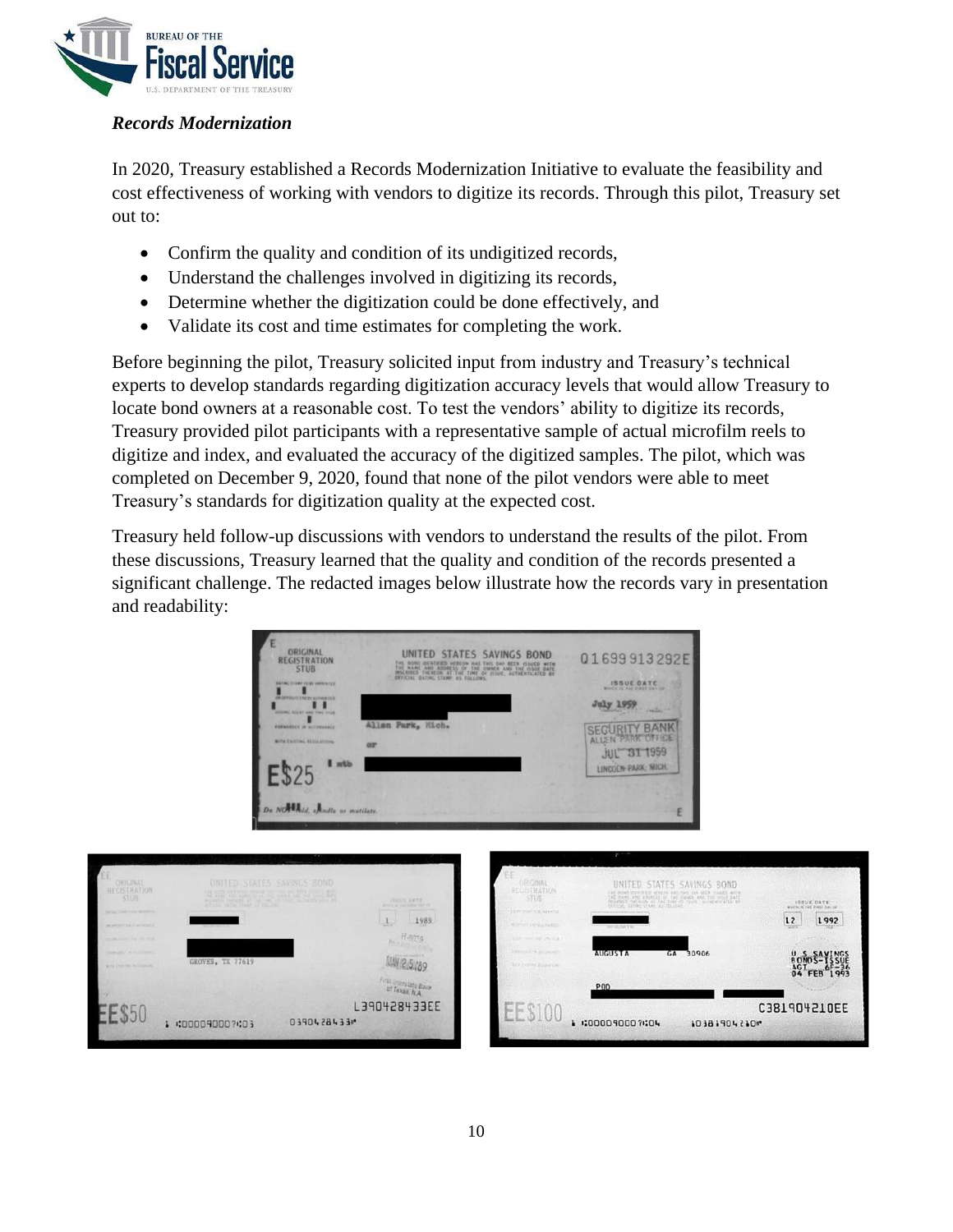

| NUMERICAL RECORD-UNITED STATES SAVINGS BONDS<br>Tax Colly Bab Atthen<br>DENOMINATION \$100<br><b>SERIES</b> C<br>CONTROL SERIAL NO. 1 9 9 9 0 0 0 0                                                                                                                                                                                      |              |                                                                                                                                                                                                                                                                                                                                                                                                                                                                                     |             |                                                                                                                   |
|------------------------------------------------------------------------------------------------------------------------------------------------------------------------------------------------------------------------------------------------------------------------------------------------------------------------------------------|--------------|-------------------------------------------------------------------------------------------------------------------------------------------------------------------------------------------------------------------------------------------------------------------------------------------------------------------------------------------------------------------------------------------------------------------------------------------------------------------------------------|-------------|-------------------------------------------------------------------------------------------------------------------|
| <b>BOND NUMBER</b>                                                                                                                                                                                                                                                                                                                       | BOND NUMBER  | <b>BOND NUMBER</b>                                                                                                                                                                                                                                                                                                                                                                                                                                                                  | BOND NUMBER | <b>BOND NUMBER</b>                                                                                                |
| $N$ Vet<br>$1 - 62$                                                                                                                                                                                                                                                                                                                      |              | 2 7 5 8 14 1 1 1 3 2 16 1 1 2 5 6 26 6 2 9 9 4 2 2 5 2 2 4 2 2 5 0 1 2 1 7 5 0 2 2 5 0 1 2 1 2 5 0 1 2 3 4 2 3 2 3 4 2 3 4 2 3 4 2 3 4 2 3 4 2 3 4 2 3 4 2 3 4 2 3 4 2 3 4 2 3 4 2 3 4 2 3 4 2 3 4 2 3 4 2 3 4 2 3 4 2 3 4 2<br>$27.8$ 6 1 7 51 6 82 717 18 8 2 4 4 6 7 8 7 8 1 1 14 6 2 7 6 2 1 6 1 8 54 8 8 8 8 9 1 1 4 5 6 1 3 5 8<br>2 3 61 mg 1 7 51 up 18 77 us Vis 1 5 57 up 6 6 74 - 15 15 26 2 up 1 e sa 10 1 1 50 g 1 4 55 5 1 5 53                                       |             |                                                                                                                   |
| $1 + 52 \sqrt{3}$ 6 120 '46 04<br>$n_{1}$ 04<br>$-705$<br>$\frac{1}{2}$ 20 47 $\frac{1}{2}$ 6 120 '48 or                                                                                                                                                                                                                                 |              | 54 2 6 51 64 1 9 48 8 8 8 8 8 8 8 8 8 8 9 8 1 1 1 0 9 3 8 1 1 5 9 7 8 1 1 5 8 8 8 1 2 5 8 2 1 5 9 8<br>5 x 6 120 46 as 3 R = 27 pd 1 4 55 6 1 5 48 6 1 5 48 6 5 12 52 8 1 17 48 6 5 1 6 52 35 5 pointed.<br>Vis 6 120 '48 or 3 R.A.7 66 2 4 60 00 6 557 '46 000 2 6 62 00 1 10 53 '60 3 14 50 00<br>Ит. 6 99 чл 0т 1 6 52 Ит 1 16 10 № 1 3 48 - п RB202%4 № 1 10 57 17 Бронка                                                                                                       |             | $\nu_{30}$ 1 8 52                                                                                                 |
| 08 1 10 53 Vts 1 12 51 08 3561127<br>m case m 3 4 8 year on a 3 and 10 10 15 14 14 160 year 2 6 59 sho RB 21 5 43 days 1 7 5 5 6 30 1 7 apr 1 6 5 6 160 1 10 55<br>$\sim$ 11 $>$ 12 $\sqrt{6}$ $\sim$ 68 224 33 $\sqrt{11}$ 11 52 $\sqrt{61}$ 11 0 51 $\sqrt{11}$ 1 9 52 61 1 6 24 1 6 1 1 2 58 61 1 2 58 61 1 1 6 56 $\sqrt{61}$ 1 7 52 |              | 5 49 9 0 7 13 0 3 49 49 49 49 49 49 49 49 49 49 40 41 42 49 5<br>00 1 10 15 160 6 40 16 17 17 17 160 1 4 51 160 2 6 59 6 RB215 43 160 3 5 16 163 160 3 60 6 520 1610 1 7 52<br>Vis 6 40 vg/s2 88224 #3 visin 2:2 45 46 89 154 14 Vis 1 9 52 / 62 16 13 43 42 1 2 58 AF 10 122 - 45 M <sup>2</sup> 1 6 5 c 49 1 10 55                                                                                                                                                                |             |                                                                                                                   |
| - 1 3 3 57 1 45 1 2 3 3 4 4 4 4 9 4 5 1 5 7 1 8 1 2 3 4 4 5 4 5 6 7 8 9 4 5 1 4 5 6 7 8 9 40 1 2 3 4 5 7 9 57 4 5 8 9 4 0 1                                                                                                                                                                                                              |              | 18 3 3 53 168 88 224 43 14 4 2 1 14 16 2 22 10 11 8 1 9 52 168 1830 6 4 16 1 1 1 19 16 18 21 9 44 15 2 3 44 1 2 5 62<br>3police ct 1:224 13 x 14 3 1 4 5 1 4 5 2 14 4 5 4 5 4 5 4 5 4 5 4 6 4 5 6 7 6 6 7 6 7 8 7 8 9 7 8 9 7 8 9 7 8 9 7 8 9 7 8 9 7 8 9 7 8 9 7 8 9 7 8 9 7 8 9 7 8 9 7 8 9 7 8 9 7 8 9 7 8 9 7 8 9 7 8 9 7 8 9 7 8 9 7 8 9 7 8 9 7                                                                                                                               |             | 66 R 5 - 4 3 16 6 1 8 51 26 1 9 57 Vos Rd 9 40 M                                                                  |
|                                                                                                                                                                                                                                                                                                                                          |              | 19 1 3 51 Yea 1 8 52 Ap 3 4 52 6 2 0 53 Len 1 15 18 19 80 56 160 10 1 4 52 Leo RB 85 3 34 19 1 9 52 co<br>60 \$8911 48 7 70 1 7 34 120 1 10 54 120 1 4 55 220 1 17 49 270 88 56 48 220 1 4 52 320 1 1 37 400 1 1 57 470                                                                                                                                                                                                                                                             |             |                                                                                                                   |
| ks /82 . 5 . 4 3 73                                                                                                                                                                                                                                                                                                                      |              | <b>如 解911 寒 ~ 1 1 54 或 4 7 零 个 1 1 9 49 回 1 17 4 9 階 781 44 2 1 1 53 万 1 1 57 元 1 1 57 元 2 3 62</b><br>1-1-52 3 6 299 46 Kg 1 19 50 at 1 17 49 ft RF 5 - 43 2 1 8 52 Kg 6 469 46 25 1 5 51 T3<br>at 6 361 46 pt 85 Photo as 80 8 43 1/2 6 469 46 10 2 5 62 12 6 4 6 20 12 30 1 8 52 74 1 10 54 14                                                                                                                                                                                   |             |                                                                                                                   |
|                                                                                                                                                                                                                                                                                                                                          |              | AS 88 5 5 13 16 1 1 10 56 10 10 11 10 56 23 50 48 6 6 6 0 18 28 1 5 52 26 1 26 10 12 1 10 56 16<br>by 1 9 48 + RB 329 25 27 2 6 52 THE 40 43 or fr 1 7 47 42 1 1 54 4 6 620 48 or<br>281 21 48 2 9 58 \cs 1 5 53 4 35 1 2 30 RD - 7 1 4 45 78 \cs 1 2 53 46 RB 1 0 5 44 1 2 50 1 1 3 50                                                                                                                                                                                             |             |                                                                                                                   |
| 4122                                                                                                                                                                                                                                                                                                                                     |              | $\frac{10}{22}$ $\frac{1000}{1001}$ $\frac{35}{101}$ $\frac{35}{101}$ $\frac{35}{101}$ $\frac{35}{101}$ $\frac{35}{101}$ $\frac{35}{101}$ $\frac{35}{101}$ $\frac{35}{101}$ $\frac{35}{101}$ $\frac{35}{101}$ $\frac{35}{101}$ $\frac{35}{101}$ $\frac{35}{101}$ $\frac{35}{101}$ $\frac{35}{101}$<br>1 4 53 4 68 3 4 52 70 2 12 58 80 1 4 52 702 1 7 52 40 8 221 45 40 1 9 50 900 1 19 50 900 1 10 52<br>3 full 88 1 0 18 1 2 2 4 18 18 3 5 4 19 18 1 5 5 4 18 1 6 5 3 2 1 9 5 3 8 |             | $f_{31}$ 7 62 $f_{1}$ 1 4 57<br>$\sqrt{33}$ 1 1 53                                                                |
|                                                                                                                                                                                                                                                                                                                                          |              | $\frac{13}{54}$ 20.35 - 4.3 $\frac{1}{54}$ 1 - 1.8 $\frac{13}{14}$ 1 - 5.2 $\sqrt{34}$ RB 377 1 4.3 $\frac{1}{34}$ $\sqrt{34}$ 1 - 6 53 $\frac{1}{24}$ 1<br>3 Special as y 9 48 as perpetting for 6 47 76 1 2 6 42 Jan 2 3 59 gy 2 4 56 as<br>80 3 SP 464 80 1 P 38 180 R 1 1 50 40 R 1 0 9 1 4 50 1 2 3 4 50 1 10 17 at 2 4 5 6 at 1 5 52 4 50 1 39 48 86 1 12 54                                                                                                                  | 9508        | $3 - 5623$<br>/34 1 4 53 84 3<br>$\sqrt{25}$ 1 12 52 $\mu$ 51 11 55                                               |
| $99 \t{90}$                                                                                                                                                                                                                                                                                                                              |              | 7 50 ss 3 36 51 80 80 1 5 53 86 2 7 62 86 1 3 5 3 60 1 6 52 86 1 8 56 59 1 6 52 69 1 20 54                                                                                                                                                                                                                                                                                                                                                                                          |             | $10 - 2261$<br>$+ 2260$                                                                                           |
| ü<br>45                                                                                                                                                                                                                                                                                                                                  |              | (45 4 7 4 2   95   45 6 40 1 16 / 95   1 3 5 3 145   1 3 5 3 15 16 1   1 3 5 3 16 1                                                                                                                                                                                                                                                                                                                                                                                                 |             |                                                                                                                   |
|                                                                                                                                                                                                                                                                                                                                          | 6 494 '46 90 | V40 2 11 53, 90 1 4 56 40 1 7 48 Voe 2 5 58 40 1 4 51 10<br>7. 52 $\sqrt{47}$ RB356 as $\frac{1}{21}$ 5 52 47 6 401 48 $\frac{1}{27}$ $\frac{2\sqrt{2}-1}{2}$ $\sqrt{47}$ 1 4 51 $\sqrt{47}$ 1 10 55 $\sqrt{47}$ 1 7 52<br>52 6 8 7 43 98 1 5 52 8 1 2 52 98 2 5 58 148 1 4 51 98                                                                                                                                                                                                   |             | $\sqrt{46}$ 1<br>Us 2 34 W<br>1 5 52 60 1 7 55 00 17 47 469 1 4 51 100 88 152 33 10 2 34 16 10 16 1 1 5 4<br>0.99 |

Treasury is using what it learned from this pilot to adapt its acquisition strategy to ensure successful digitization and indexing and provide a better value to the taxpayer. For example, Treasury determined that, due to the quality and variability of the microfilm on which the MUD data is stored, only vendors substantially using artificial intelligence or machine learning involving a large number of bonds (many more than provided during the pilot) could meet the required accuracy rates within an acceptable budget and timeframe.

Treasury awarded a new multi-vendor, multi-year contract in May 2021 that implemented the lessons learned from the pilot program by focusing on the data fields that were identified to be the most important and by working in an iterative, two-phase approach that allows vendors to familiarize themselves with the data and to refine their processes through tools like artificial intelligence and machine learning. Phase 1 of this contract will be completed in nine months. After completion of phase 1, vendors will again submit proposals based on their experience to compete for further work in phase 2. This approach will continue to test the market to ensure Treasury is getting the best value for the taxpayer.

#### <span id="page-11-0"></span>*Data Comparisons*

In addition to digitizing and modernizing its records, Treasury is comparing savings bond data across Treasury's internal systems and with other federal agencies to improve its quality and thoroughness. Comparing data across systems allows Treasury to update its own records with additional fields such as a name or address. That new information will help identify and locate MUD bond owners who may not be residing at the original addresses printed on their bonds.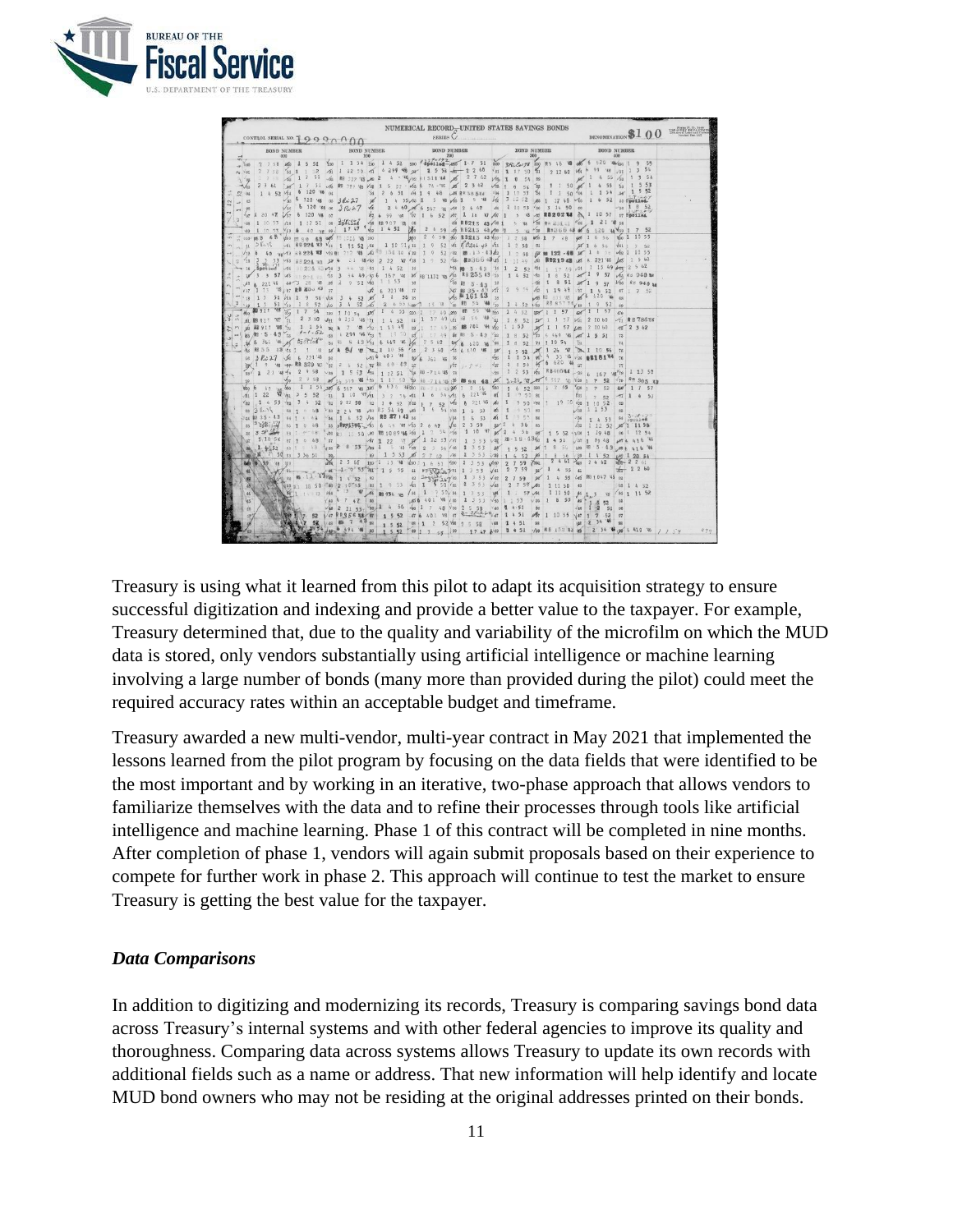

Starting in December 2019, Treasury compared over 64 million MUD records against various internal systems in an effort to identify potential bond owners and retrieve updated contact information. Treasury received the results of the first round of data comparisons in November 2020 and completed its analysis of the results in February 2021.

This initial effort resulted in a significant amount of additional information about bond owners. By comparing taxpayer identification number (TIN) records, Treasury received several categories of additional information, including names, dates of birth, addresses, and information about dates of death and beneficiaries. Some categories of information matched with a significant number of TINs. For example, Treasury received more than 7 million names that matched with 53 percent of the TINs provided. Because many individuals hold multiple bonds, these 7 million names were associated with more than 41 million bonds, representing 64 percent of the bonds that were associated with the TINs Treasury provided to other agencies for data comparisons. The aggregate par value of those bonds for which Treasury obtained a name was more than \$6 billion.

**Matches to Data Sources by Category (Type of Information) Category Distinct TINs Matched MUD Bonds Associated with Matches Volume (#) % of Total Distinct TINs Volume (#) % of Total Par Value (\$) Name** 7,588,569 53% 41,074,018 64% \$ 6,300,451,650 **Date of Birth** 628,075 4% 3,372,144 5% \$ 551,719,900 **Address** 1,783,534 13% 13% 8,030,719 13% \$ 1,237,543,975 **Death** 755,409 5% 4,025,842 6% \$ 671,285,300 **Beneficiary** 802,842 6% 3,904,550 6% \$ 617,953,425 **Bank Account** 7,042,696 49% 49% 38,329,798 60% \$ 5,938,496,225 **Routing Number** 7,044,830 49% 38,339,173 60% \$ 5,940,136,750 **Debt Check** 145,062 1% 321,515 0.5% \$ 30,065,700 **No Information** 6,678,531 47% 23,080,318 36% \$ 3,498,527,475

The chart below shows the types and amount of new information about bond owners Treasury gained through the initial data matching effort:

Treasury will continue to compare records through existing data comparison partnerships and will also establish new data-comparison efforts with federal agencies. In particular, because many veterans were encouraged to purchase savings bonds during basic training, Treasury is working with the Department of Veterans Affairs (VA) to establish a data comparison effort that should identify a significant amount of updated contact information for bond owners and further improve Treasury's records.

Treasury will use the results of its data comparison efforts to prioritize specific, high-value groups of bond owners, and develop and conduct outreach pilots. The style, method, and content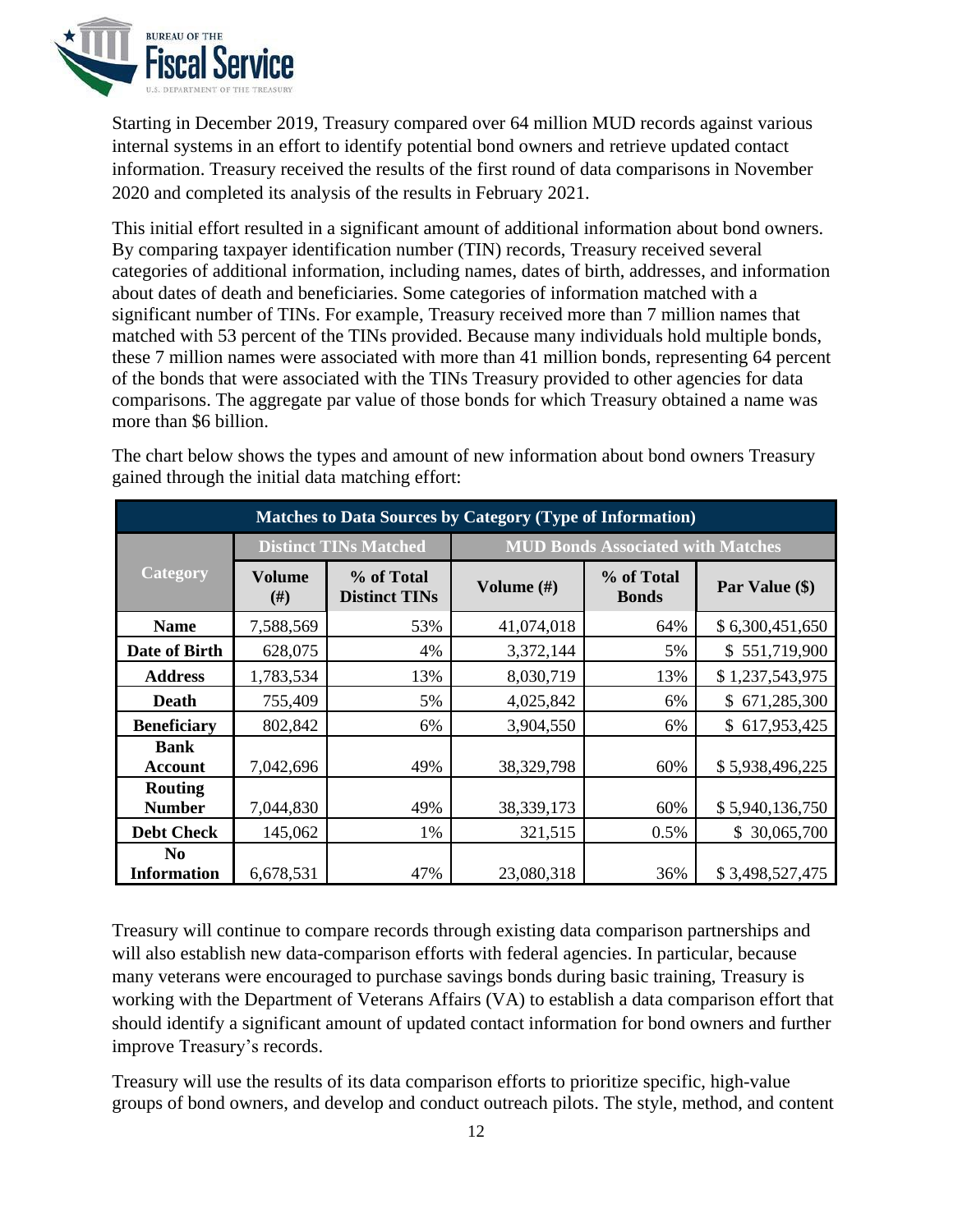

of the outreach will depend on the specific population and what the data suggests would be the most effective approach for promoting bond redemption. By conducting outreach to targeted groups, including veterans, Treasury will be able to test the effectiveness of its efforts on small groups at reasonable cost and at a volume that will not strain resources. Further, Treasury will be able to evaluate the effectiveness of individual outreach efforts and adjust, expand, or reduce those efforts in response to their overall effectiveness.

#### <span id="page-13-0"></span>*Collaboration*

Treasury has collaborated with federal agencies to learn about other digitization projects in the federal government and apply that experience to the efforts to digitize MUD records. Treasury consulted with the VA and the National Archives and Records Administration (NARA) regarding their experiences with digitizing paper deck logs for the U.S. Navy and the U.S. Coast Guard. NARA provided useful insights on standards and best practices, fee-for-service options, contract strategies and experiences, and lessons learned from related projects. Further, these consultations informed Treasury's Records Modernization Initiative, through which Treasury is working with vendors to digitize its records.

However, the VA's and NARA's efforts were focused on preserving images of documents, not extracting data. Treasury faces a fundamentally different challenge, since the key to success will be the extraction, reliability, and usability of extracted machine-readable data.

### <span id="page-13-1"></span>**Information Accessibility**

Treasury Hunt is the primary tool by which the public can search for and access limited information about bonds that they may hold. To access information, an individual enters their Social Security number (SSN), which matches with the TINs recorded on all savings bonds issued after 1974 (approximately 65 million savings bonds). As shown in the following chart, since 2019, Treasury Hunt has facilitated a significant number of successful matches and savings bond redemptions.

| As of May 10, 2021     |         |  |
|------------------------|---------|--|
| <b>SSNs Searched</b>   | 726,642 |  |
| <b>SSNs Matched</b>    | 83,778  |  |
| <b>TINs Redeeming</b>  | 15,880  |  |
| <b>Savings Bonds</b>   |         |  |
| <b>Savings Bonds</b>   | 148,502 |  |
| <b>Redeemed</b>        |         |  |
| <b>Amount Redeemed</b> | \$77.6M |  |

Currently, Treasury Hunt allows members of the public to search their information against 14 million unique TINs representing \$27.8 billion and 75.8 million total MUD securities. User statistics show robust levels of traffic, with approximately 495,000 page views by 340,000 users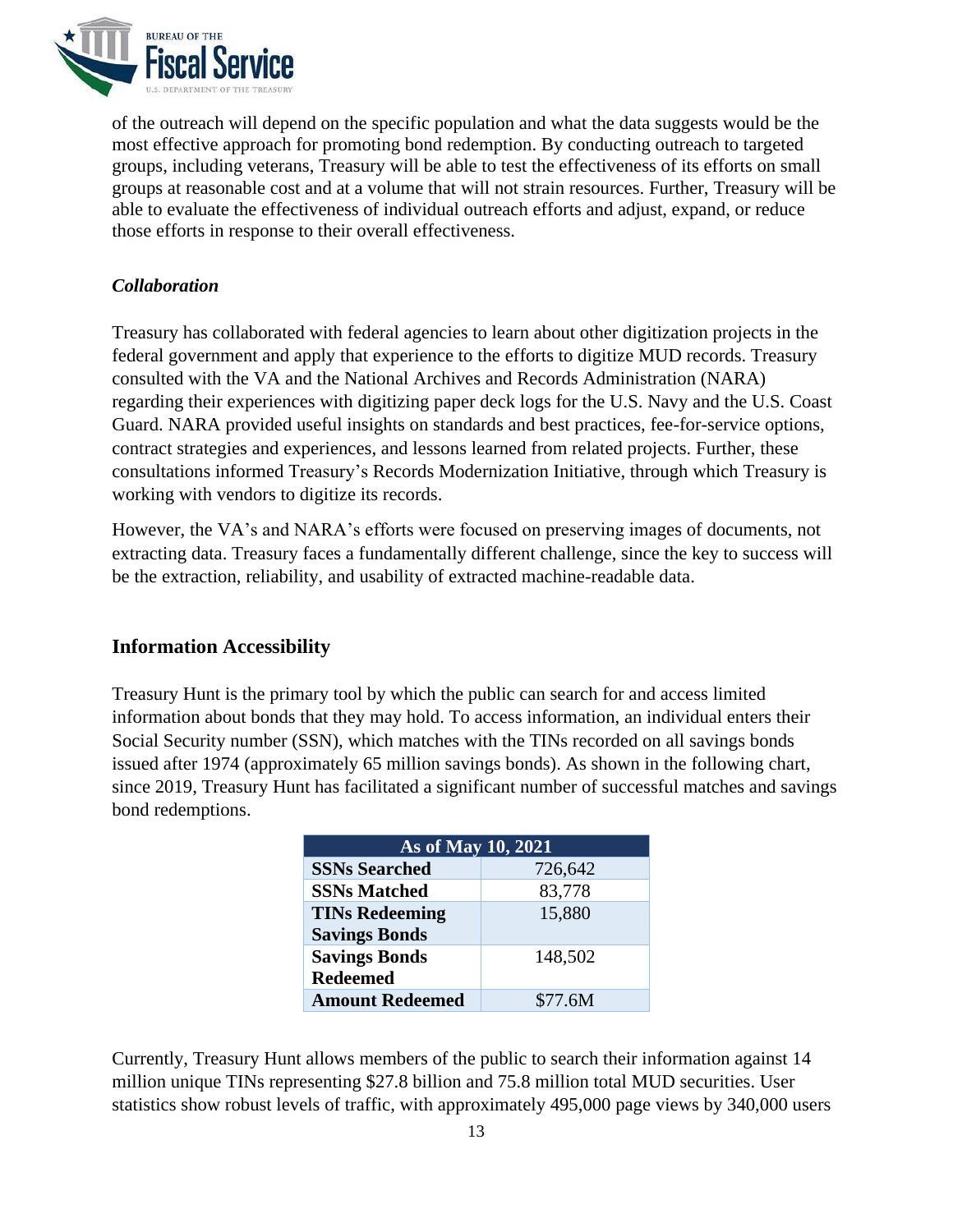

since 2019. New visitors account for 85 percent of the total traffic, and the remaining 15 percent of visits were from individuals who had visited Treasury Hunt at least once in the past, suggesting that awareness of Treasury Hunt among the public continues to increase.

Treasury continues to update and improve the data within Treasury Hunt monthly. As Treasury gains additional information about MUD bonds and their owners, including co-owner TINs, that data will be added to the site. Treasury will therefore use the results of the data comparison and digitization efforts to expand the number of bonds accessible to the public and improve the ability of bond owners to find matches. Below in this report is a description of Treasury's ongoing efforts to partner with states and other organizations to increase Treasury Hunt's visibility.

### <span id="page-14-0"></span>**Customer Research**

On February 16, 2021, Treasury launched an initiative to conduct market research for owners of MUD bonds. Treasury is using updated location information that was identified through data comparison (e.g., names and addresses) to contact MUD bond owners and determine:

- Why individuals do not redeem savings bonds upon maturity,
- What would motivate individuals to redeem a bond, and
- What are the most impactful process improvements that would increase MUD redemption.

Customer outreach has long represented one of Treasury's primary methods for promoting and encouraging MUD redemption. Prior efforts provided anecdotal evidence, gained through discussions with bond owners, that hesitancy to redeem MUD arises from a variety of bond owner concerns, including concerns about the tax consequences they may face when redeeming a bond, a desire to leave the bond to inheritors, and the perceived burdensome redemption process. Treasury's current efforts to conduct market research are expected to result in a more rigorous analysis that will provide better-informed, actionable evidence of the obstacles to MUD redemption.

Survey links were sent to current MUD bond owners in May 2021. The market research is expected to be complete by July 2021. Treasury will use the results of the customer research to develop and implement data-driven techniques to improve the redemption process and the customer experience.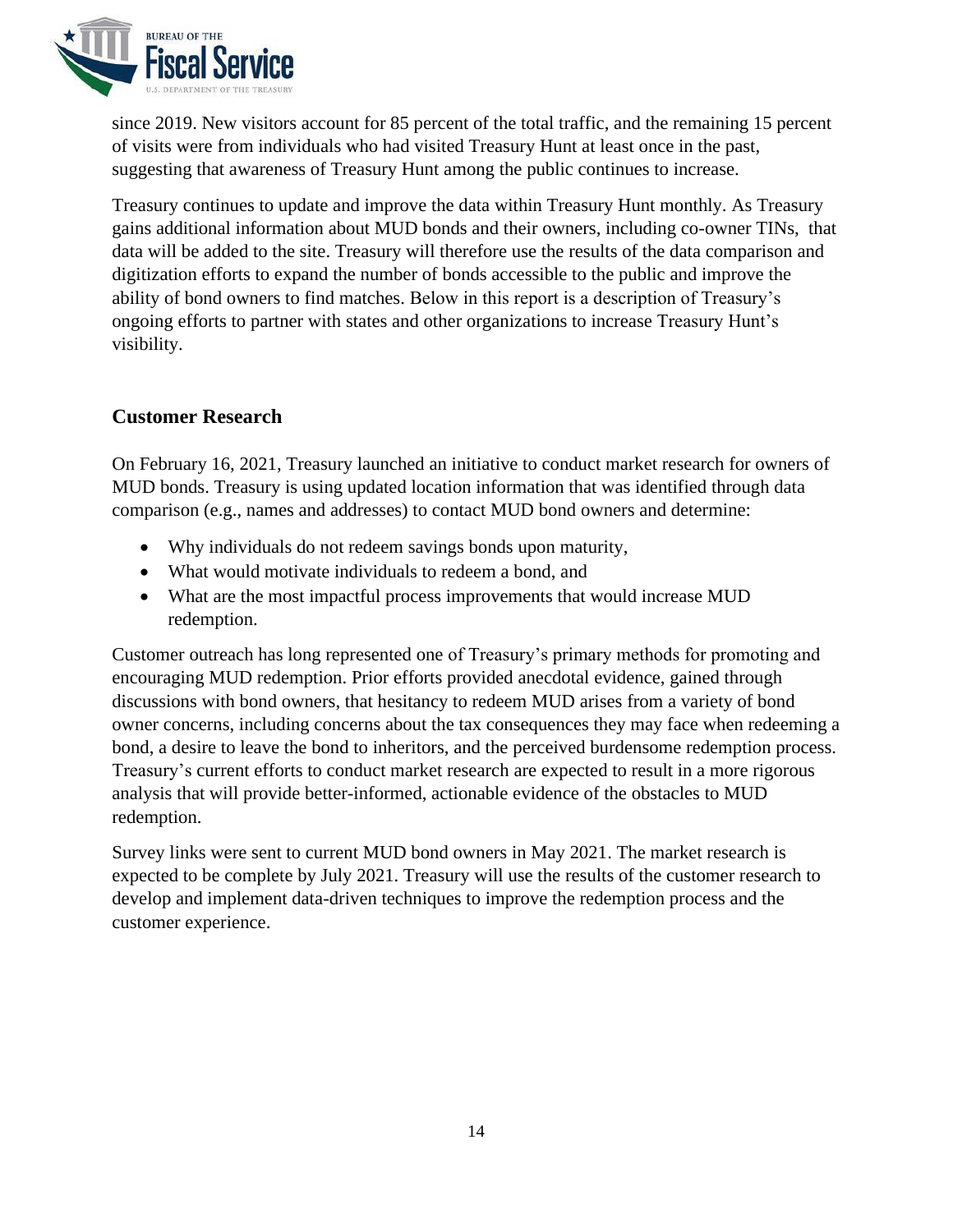

### <span id="page-15-0"></span>**Collaboration with States**

Treasury continues to partner with states, associations, and other government agencies to gain data that will help identify MUD bond owners, learn best practices in the redemption of matured bonds, and raise public awareness about Treasury Hunt.

Treasury has been collaborating with the National Association of Unclaimed Property Administrators (NAUPA) since January 2020 to learn how they identify customers and to discuss possible data sharing projects. For example, Treasury representatives attended the quarterly NAUPA meeting on February 23, 2021, and consulted with NAUPA in April 2021 regarding how NAUPA validates claimants' identity and pays claims. NAUPA has assisted Treasury with raising MUD awareness by placing a link to Treasury Hunt on its website and encouraging states to place the link on their unclaimed property websites.

The TreasuryDirect and Treasury Hunt websites were updated in September 2020 to include simpler language regarding MUD bonds. Updates included frequently asked questions and links to forms for redeeming savings bonds. Since December 2020, Treasury has increased the visibility of Treasury Hunt by working with states, associations, and other federal agencies to add the Treasury Hunt link to their websites. Most recently, a link to Treasury Hunt was added on VA.gov in April 2021. Treasury will record the number of Treasury Hunt users who use the link on VA.gov to determine the success rate of this effort. Treasury also developed a flyer for the VA to share with veterans through newsletters or e-mails, to increase veterans' awareness regarding possible bond proceeds.

The link can now be found on:

- Missingmoney.com (NAUPA's website),
- USA.gov,
- IRS.gov,
- Treasury.gov, and
- VA.gov.

Some of these sites have quickly become the top sources for Treasury Hunt traffic, and are now in the top five of sites referring traffic to Treasury Hunt:

| <b>Top 5 Treasury Hunt Referral Sites</b><br>(as of May 10, 2021) |       |  |
|-------------------------------------------------------------------|-------|--|
| <b>Referral Site</b><br><b>Treasury Hunt Traffic</b><br>Referred  |       |  |
| <b>Fiscal</b><br><b>Service/Treasury sites</b>                    | 58.6% |  |
| IRS.gov                                                           | 13.3% |  |
| Missingmoney.com                                                  | 6.7%  |  |
| <b>Unclaimed.org</b>                                              | 6.7%  |  |
| <b>USA.gov</b>                                                    | 2.5%  |  |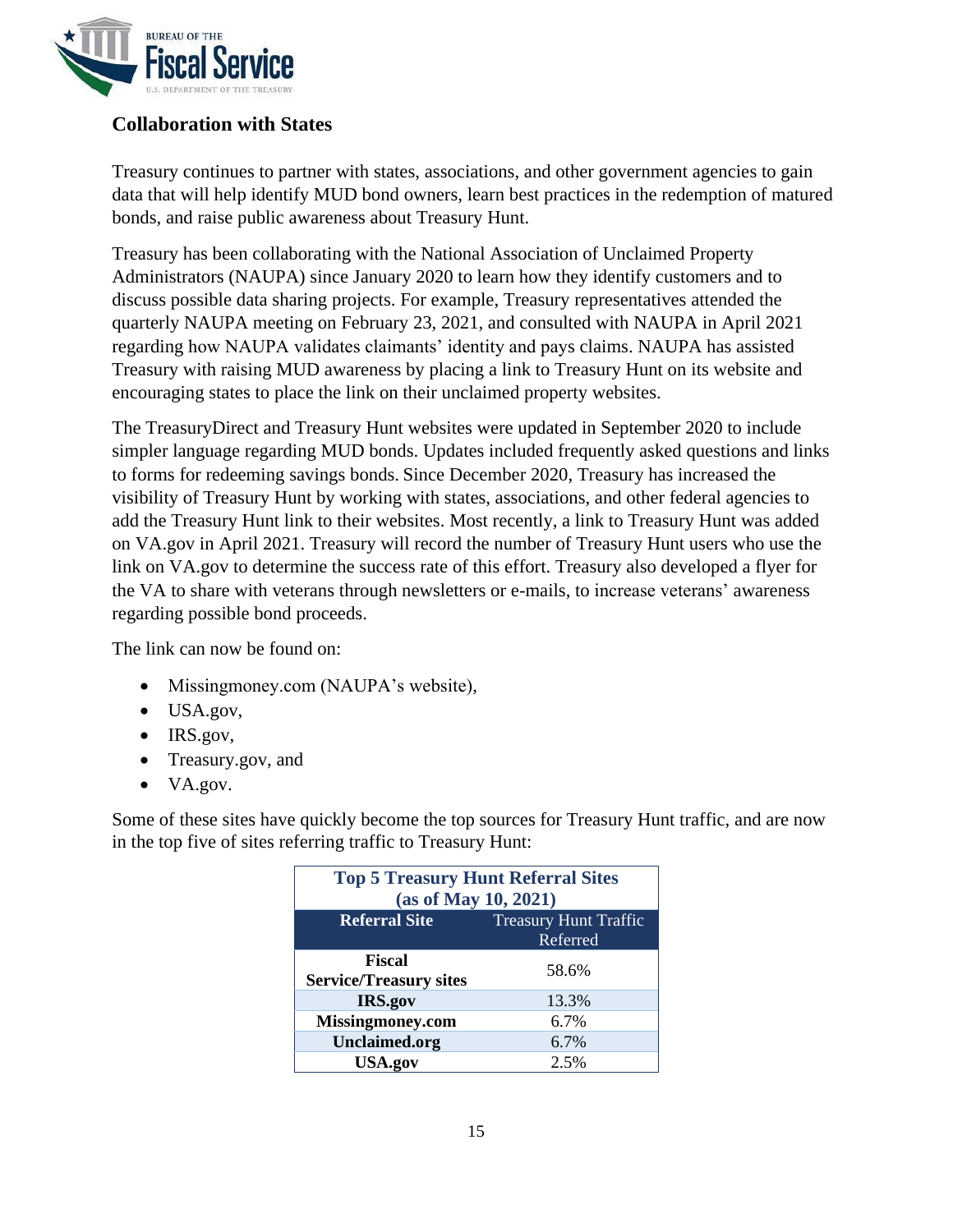

Thirty-nine state websites now link to the site. The following shows which states have produced the most searches and the most matches since Treasury Hunt's inception through March 15, 2021:



#### **Top five states by total matches:**

- New York  $-4.926$
- California  $3,846$
- Pennsylvania 3,783
- Florida  $3,233$
- Illinois 2,873





#### **Top five states by searches, weighted by population:<sup>1</sup>**

- South Carolina
- Pennsylvania
- **Louisiana**
- Iowa
- **Missouri**

<sup>1</sup> Census Bureau population data from 2019 was used to weight the number of searches per state.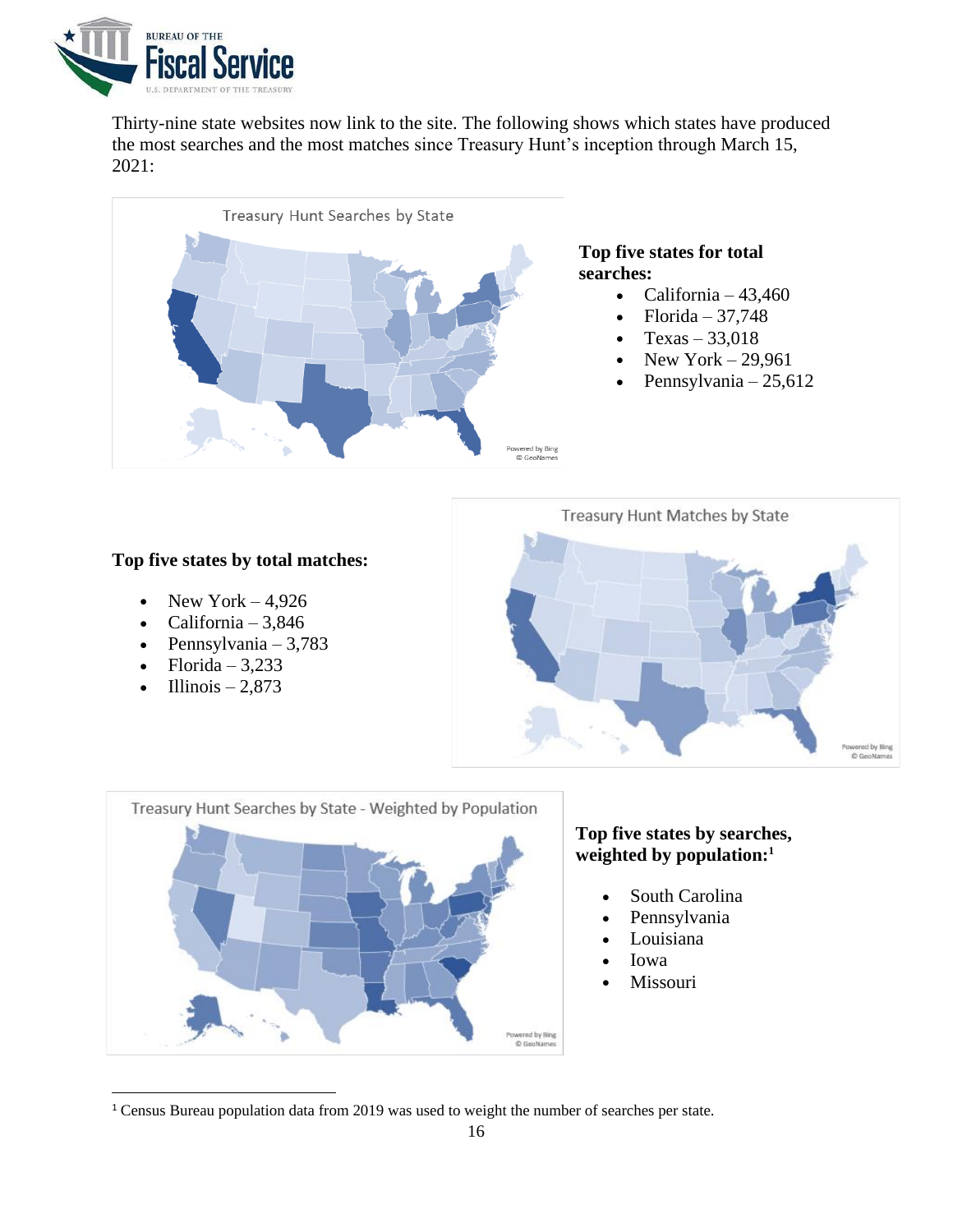

### <span id="page-17-0"></span>**Communications and Outreach**

Treasury has implemented communications and outreach strategies by contacting MUD bond owners, continuing collaboration with other government agencies, and updating public-facing websites with easier-to-understand language about matured savings bonds.

Treasury has identified several groupings of customers with specific criteria that represent either a significant number or amount of MUD or who may be easier to contact. Treasury has developed strategies to raise awareness within each of those groups about their matured bonds, and Treasury is continuing outreach efforts to increase redemption.

Using the data comparison results to locate subsets of MUD bond owners who met certain criteria, Treasury mailed outreach letters to remind customers of their matured bonds with instructions on the steps needed to redeem them. Treasury continues to monitor the redemption rate from these efforts and will develop new outreach strategies as more data matching results become available.

In addition to outreach, Treasury will continue to raise awareness about MUD through:

- Establishing a larger presence on social media (e.g., sending tweets and posting on appropriate platforms about MUD),
- Working with financial institutions and financial advisors to assist their clients with connecting them to bond proceeds, and
- Working with specific organizations, such as the American Association of Retired Persons, to reunite customers with their bond proceeds.